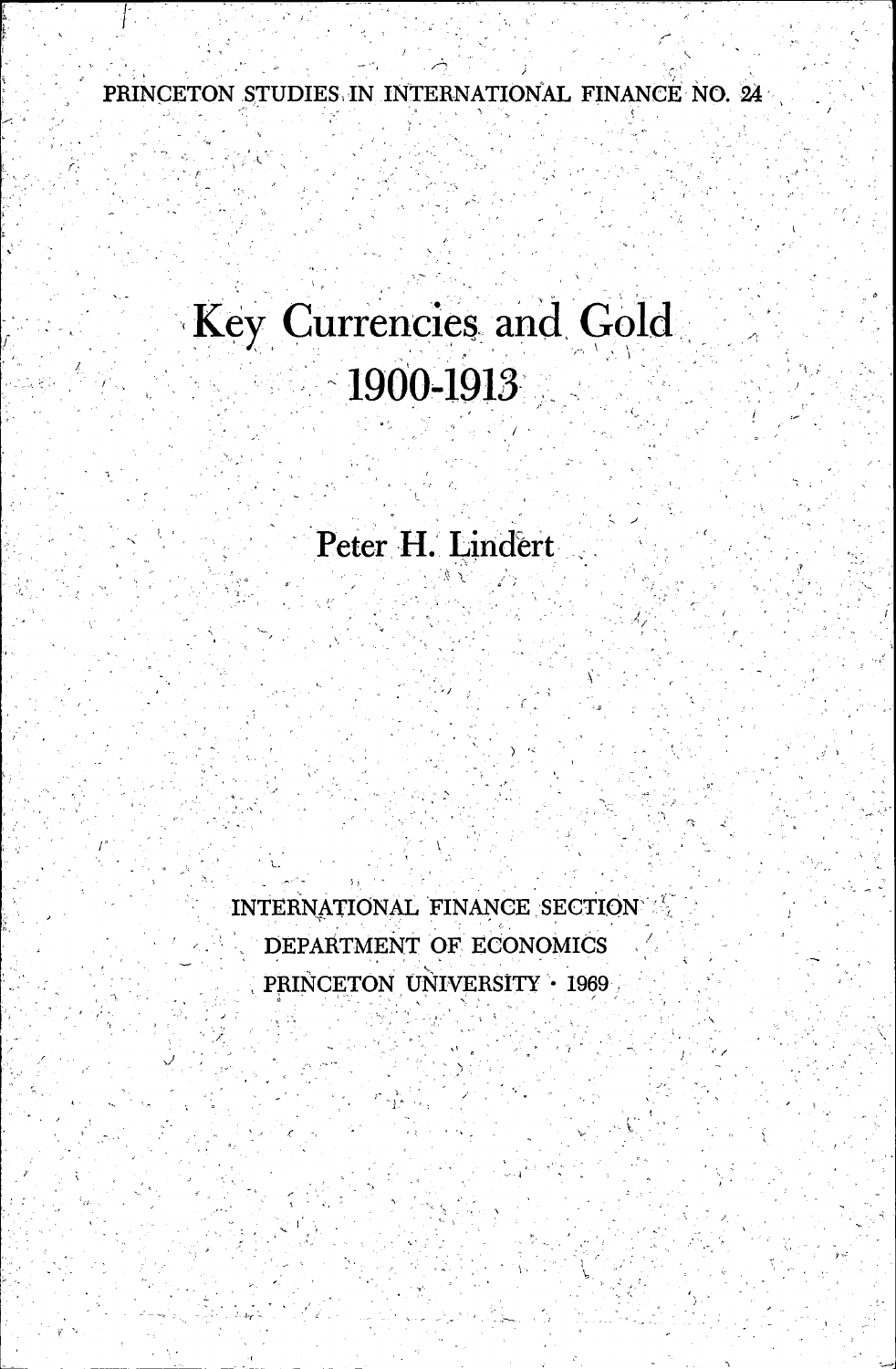# PRINCETON STUDIES

## IN INTERNATIONAL FINANCE

This is the twenty-fourth-number in the series PRINCETON STUDIES IN INTERNATIONAL FINANCE,, published from time to time :by the International Finance Section of the Department of Economics at Princeton University.

The author, Peter H. Lindert, is Assistant Professor of Economics at the University of Wisconsin.

This series is intended to be restricted to meritorious research studies in the general field of international financial problems, which are too technical, too specialized, or too long to qualify as ESSAYS. The Section . welcomes the submission of manuscripts for this series.

While, the Section sponsors the srupnes, the writers are free to develop their topics as they will. Their ideas and treatment may or may not be shared by the editorial committee of the Section or the members of the Department.

> FRITZ MACHLUP Director

Princeton University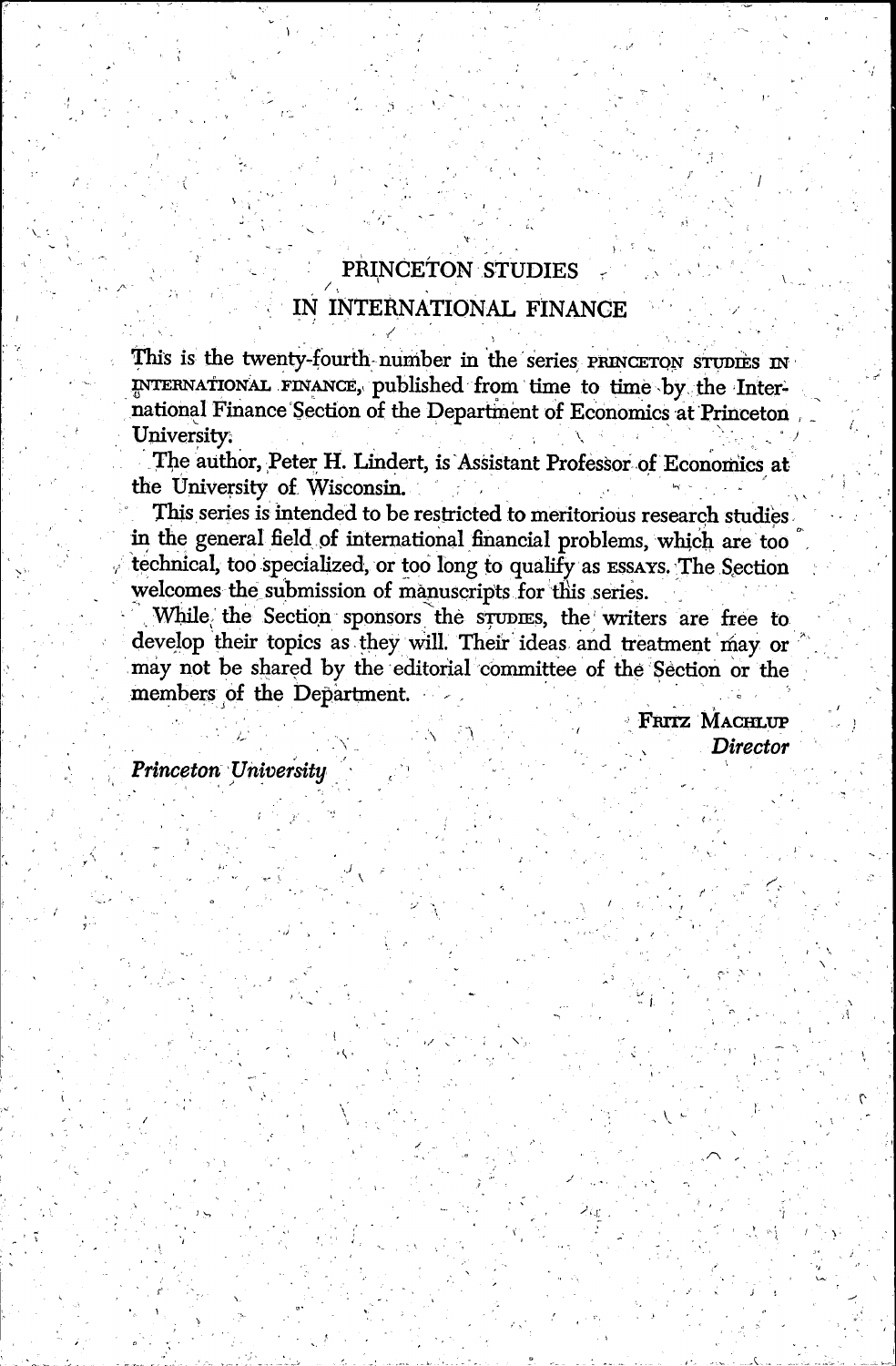PRINCETON STUDIES IN INTERNATIONAL FINANCE NO. <sup>24</sup>

# Key Currencies and Gold 1900-1913

by Peter H. Lindert

INTERNATIONAL FINANCE SECTION DEPARTMENT OF ECONOMICS PRINCETON UNIVERSITY PRINCETON, NEW JERSEY AUGUST 1969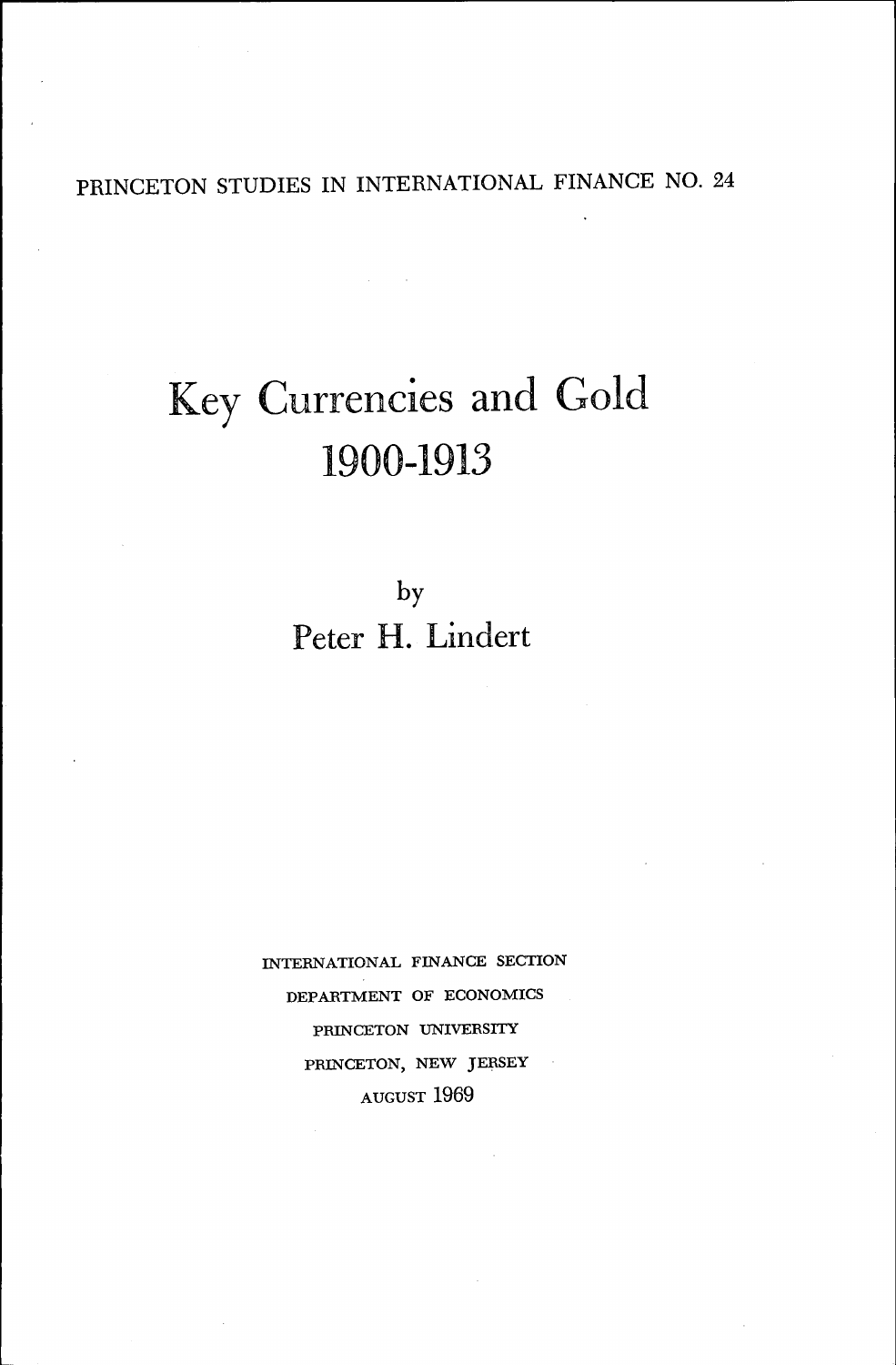Copyright © 1969, by International Finance Section Department of Economics Princeton University L.C. Card No. 76-93955

Printed in the United States of America by Princeton University Press at Princeton, New Jersey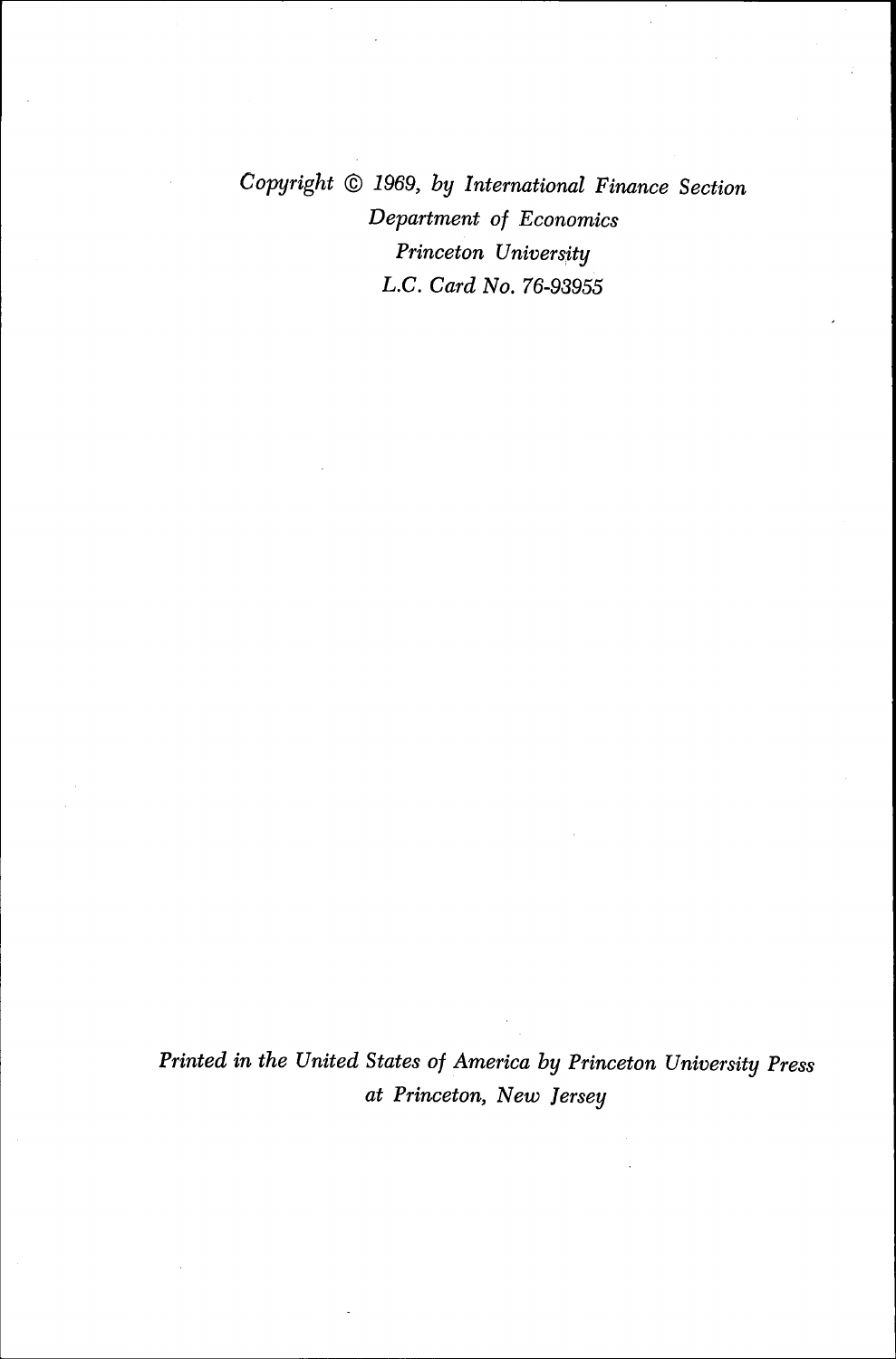# **CONTENTS**

|    |                                                                        | Page |
|----|------------------------------------------------------------------------|------|
|    | 1. INTRODUCTION                                                        | L    |
| 2. | FOREIGN CURRENCIES AS RESERVES                                         | 6    |
|    | 2.1 Gathering Numbers                                                  | 6    |
|    | 2.2 Metallic and Paper Reserves in 1913                                | 9    |
|    | 2.3 The Currencies Held                                                | 16   |
|    | 2.4 The Accumulation of Foreign Exchange before 1913                   | 21   |
|    | 2.5 Why Hold Currencies?                                               | 27   |
|    | 3. THE CENTER COUNTRIES: DEFICITS AND                                  |      |
|    | <b>STABILITY</b>                                                       | 36   |
|    | 3.1 Deficits                                                           | 37   |
|    | 3.2 Resources for Currency Defense                                     | 42   |
|    | 4. THE LONG AND THE SHORT: FINANCIAL<br>INTERMEDIATION AND THE BALANCE |      |
|    | OF PAYMENTS                                                            | 58   |
|    | 4.1 The Financial-Intermediation Hypothesis                            | 58   |
|    | 4.2 The Quantitative Impact of Capital Flows                           | 62   |
|    | 4.3 Some Simple Correlations                                           | 68   |
|    | 4.4 Imperfect Adjustment                                               | 74   |
|    | 5. SUMMARY AND CONCLUSIONS                                             | 76   |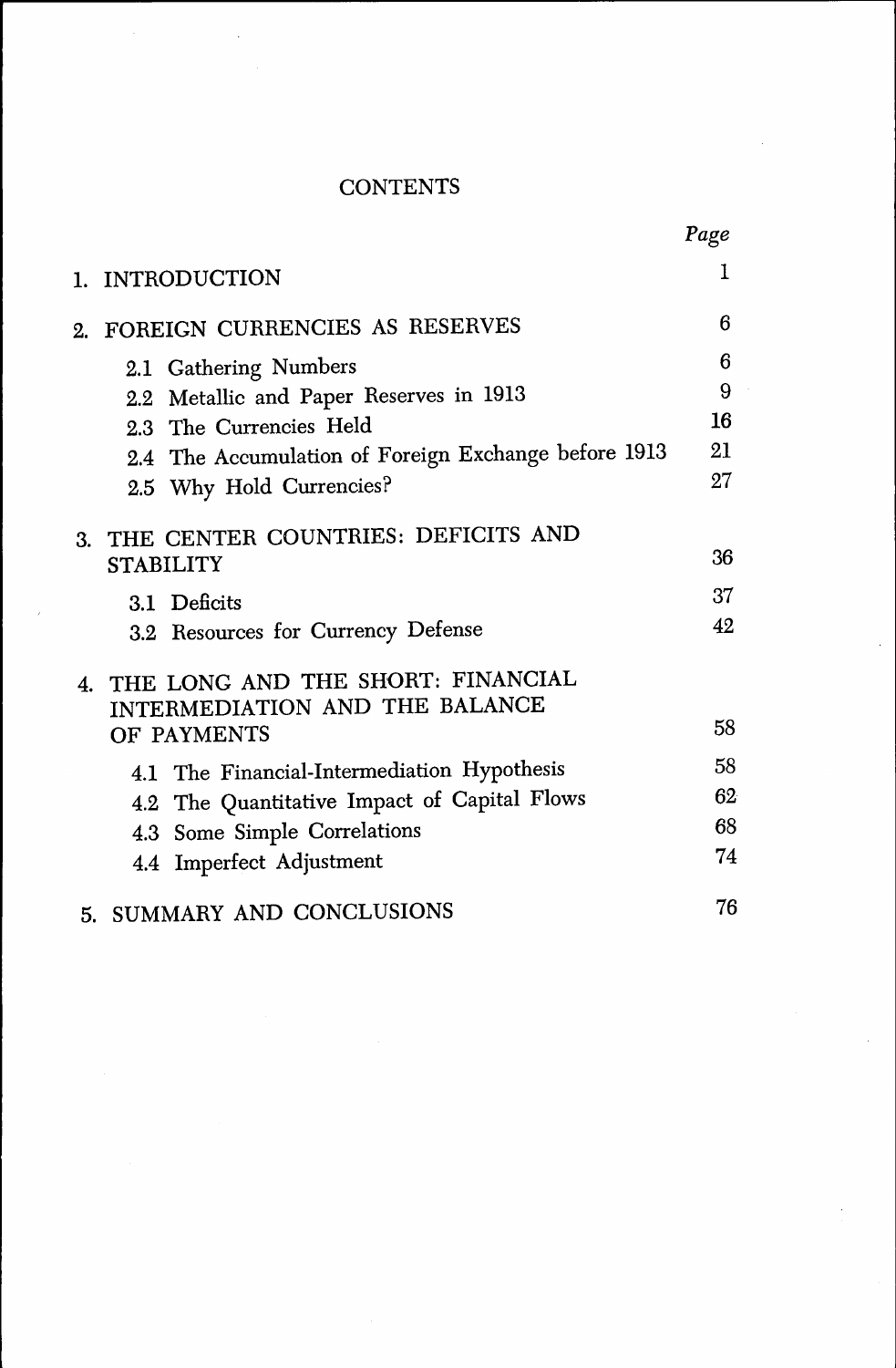### LIST OF TABLES

Page

| 1. The Composition of Reported Official Reserves in 35<br>Countries, End of 1913                                                    | 10 |
|-------------------------------------------------------------------------------------------------------------------------------------|----|
| 2. Reported Foreign Holdings of Major Currencies,<br>End of 1913                                                                    | 18 |
| 3. Growth and Composition of Foreign-Exchange Assets,<br>1900-1913                                                                  | 22 |
| 4. Foreign-Exchange Assets, Various Groups and Periods,<br>1880-1913                                                                | 23 |
| 5. Summary International Accounts of Great Britain, France,<br>and Germany, 1900-1913                                               | 39 |
| 6. Trade, Balances, Capital Flows, and Overall Balances of<br>Selected Countries, Annual Averages for Various Periods,<br>1880-1913 | 69 |
| LIST OF CHARTS                                                                                                                      |    |
| 1. Gold and Foreign-Exchange Assets, Various Groups and<br>Periods, 1880-1913                                                       | 24 |
| 2. Monthly British Import Prices before and after Selected<br><b>Bank-Rate Increases</b>                                            | 45 |
| 3. Asymmetries in the Influence of Discount Rates on Exchange<br>Rates, Various Pairs of Countries and Sample Periods,              |    |
| 1899-1913                                                                                                                           | 51 |

- 4. Berlin Exchange Rates and Official Discount Rates, September-October 1911 54
- 5. Capital Flows and Overall Balances, Selected Countries, 1880-1913 70
- 6. Trade and Overall Balances, Selected Countries, 1880-1913 71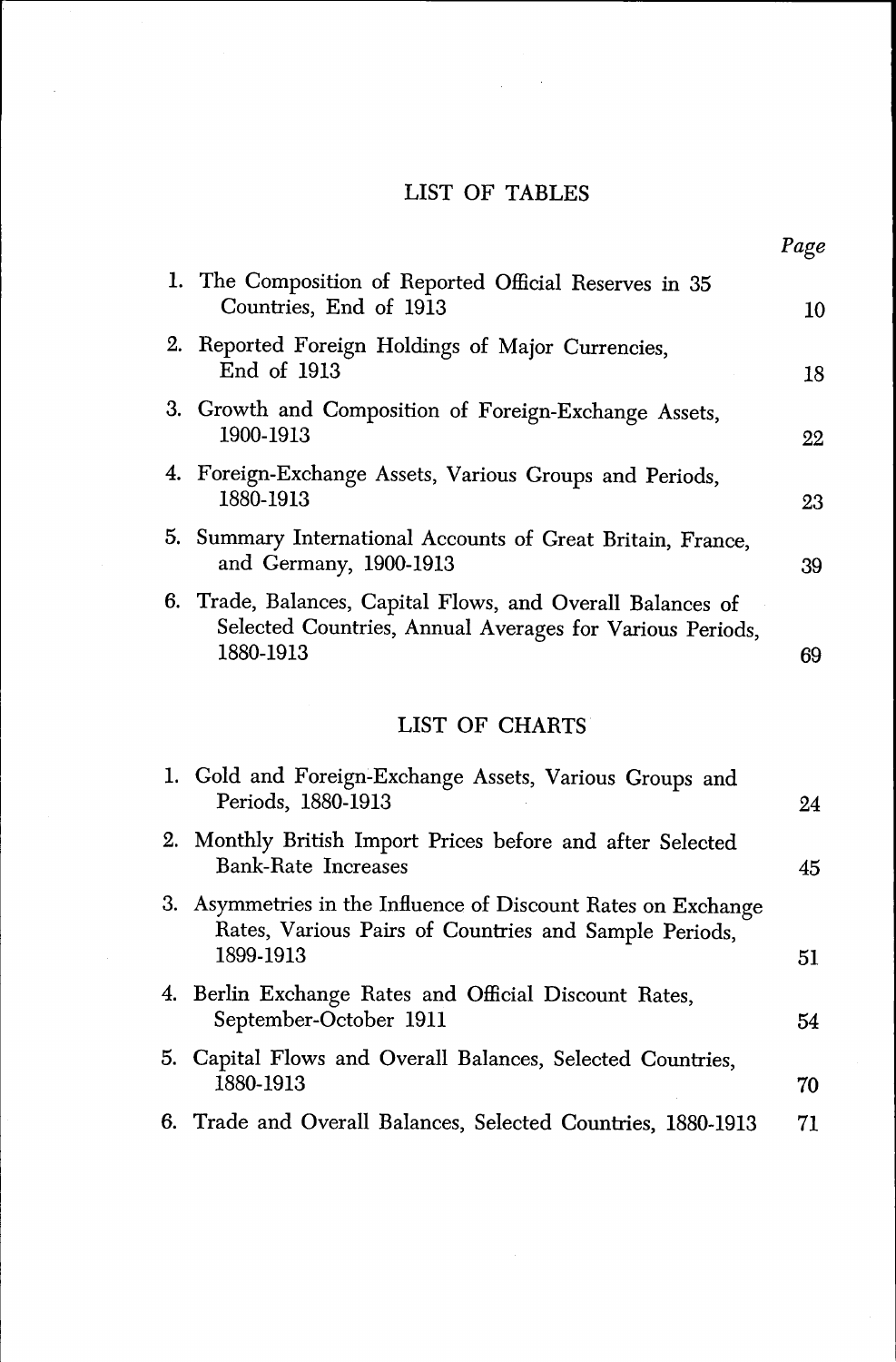# KEY CURRENCIES AND GOLD 1900-1913

#### 1. INTRODUCTION

The troubled union of gold and leading currencies on which the international reserve structure has depended is being realigned under pressure. The pressures on the dollar that have continued for a decade are largely responsible for the present retrospective study. Although the experiences being examined date back more than half a century, the focus has been particularly influenced by such recent events as the seemingly irreversible deficits and gold losses of the United States, Robert Triffin's Gold and The Dollar Crisis, the progressive restrictions on American lending abroad, and the two-price gold system of March 1968.

The persistence of an atmosphere of crisis over so many years quite naturally leads to curiosity about the emergence and past maintenance of the key-currency system that has proved so fragile. It is illuminating to ask when and how such a system evolved, and when or whether it has functioned smoothly.

The fourteen prewar years that opened this century seem especially appropriate for this inquiry. It is common knowledge that most private international settlements were conducted in sterling, French francs, and German marks rather than in gold, and these key currencies are generally thought to have comprised a share of the world's official reserves as well. In addition, the era in which international monetary relationships exhibited their most impressive stability can be dated from about the turn of the century. Fixed gold parities had finally been established in the mid- and late 1890's by Russia, India, Japan, Italy, • Austria-Hungary, Greece, and Rumania, and the monometallic gold standard had survived its last electoral threat in the United States in 1896.

The role of world banker was performed by Britain, France, and Germany in these years on a scale unmatched either before or since. Between the turn of the century and the outbreak of war, Britain poured over 5 per cent of her estimated national product ( or about two-fifths of net national investment) into net foreign investment, primarily into long-term fixed-interest bonds. By 1913 the share of net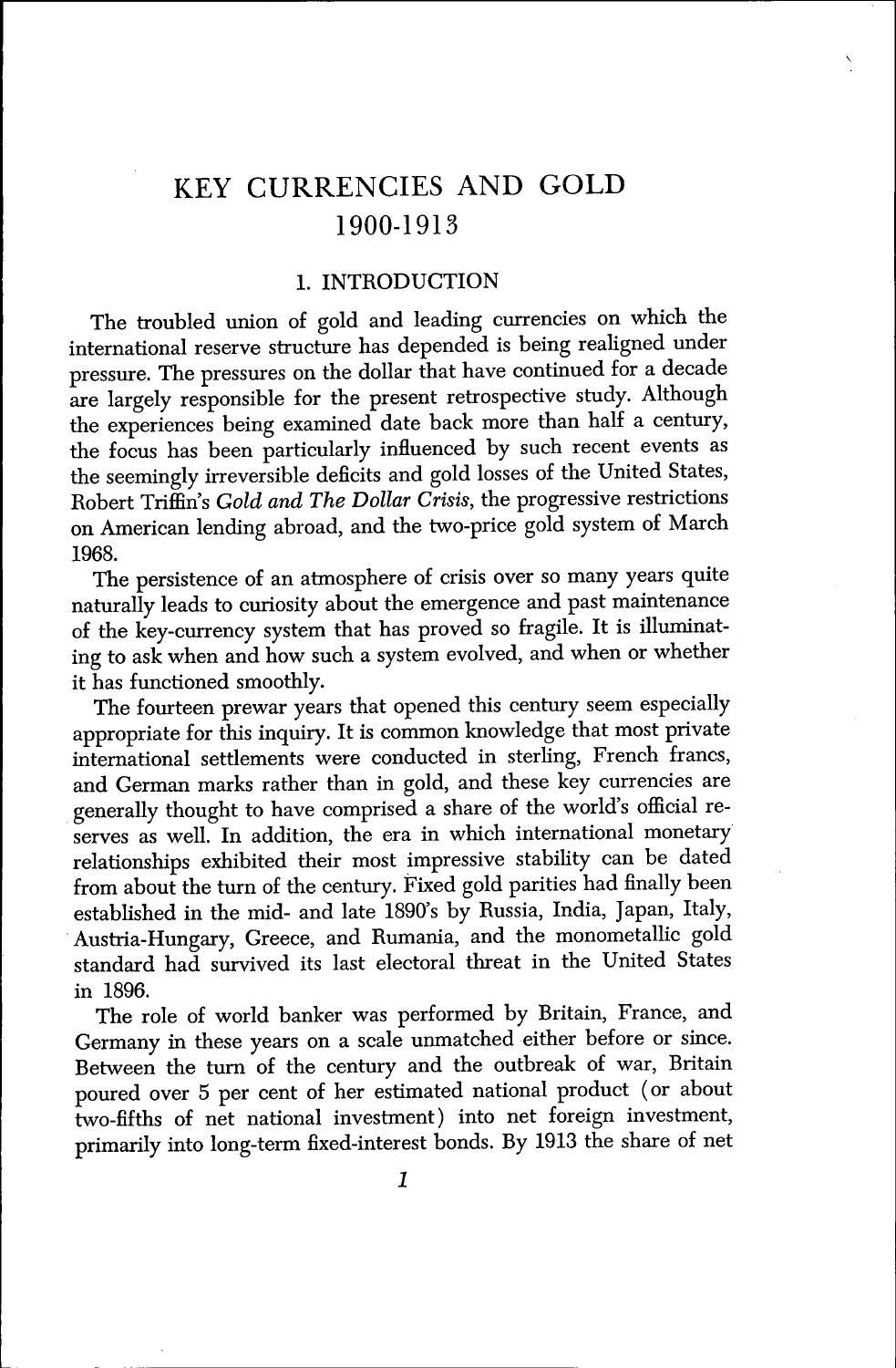foreign assets in the value of Britain's consolidated wealth may well have been between a quarter and a third. At the liquid end of the financial spectrum, equally impressive and unprecedented figures would apply (if obtainable) to the annual volume of liquid sterling bills and deposits exchanged the world over.' French and German net foreign investments ranged somewhere from 1.5 to 3.5 per cent of the respective national incomes, or from 7.5 to 18 per cent of national saving, from the 1860's through 1913. Despite the unavoidable roughness of the estimates underlying data of this sort, it is clear that the three major prewar creditor countries lent a much larger share of their income and saving to foreigners than has the United States in the postwar years.2

It is on this overall context of maximum commitment to international lending, liquidity creation, and stable gold parities at a time of vigorous growth in world trade and output that the following inquiry into the successful past operation of a key-currency system is focused. The turn of the century has been selected as the specific starting point for many of the following measurements primarily because more data are available for that point in time than for dates in proximate years. What data there are indicate that the conclusions below would not be altered if it were possible to select any other starting date from the decade or so after 1895 and any other terminal date from the last five prewar years.

The sets of questions that lend themselves to treatment in the present study are:

(1) In what amounts and for what purposes were liquid claims on foreign countries held? How large were the foreign-exchange

<sup>1</sup> The worldwide reliance on the liquid paper liabilities of one or a handful of centers does seem to have been quite recent, as the present discussion implies. An arbitrary date for the "emergence" of key-currency arrangements is best placed somewhere in the latter half of the nineteenth century. The international prestige attached to individual currencies in earlier centuries typically stemmed from widespread acceptability of coins rather than paper. The centrality of the Amsterdam money market in the seventeenth and eighteenth centuries apparently rested on operations in bills on foreign places rather than on the creation of deposit claims against Amsterdam itself. See Charles H. Wilson, Anglo-Dutch Commerce and Finance in the 18th Century (Cambridge: University Press, 1941), especially pp. 199-200.

<sup>2</sup> Net foreign investments accounted for less than 0.4 per cent of the net national product of the United States and only 4.7 per cent of net national saving over the two decades ending with 1966.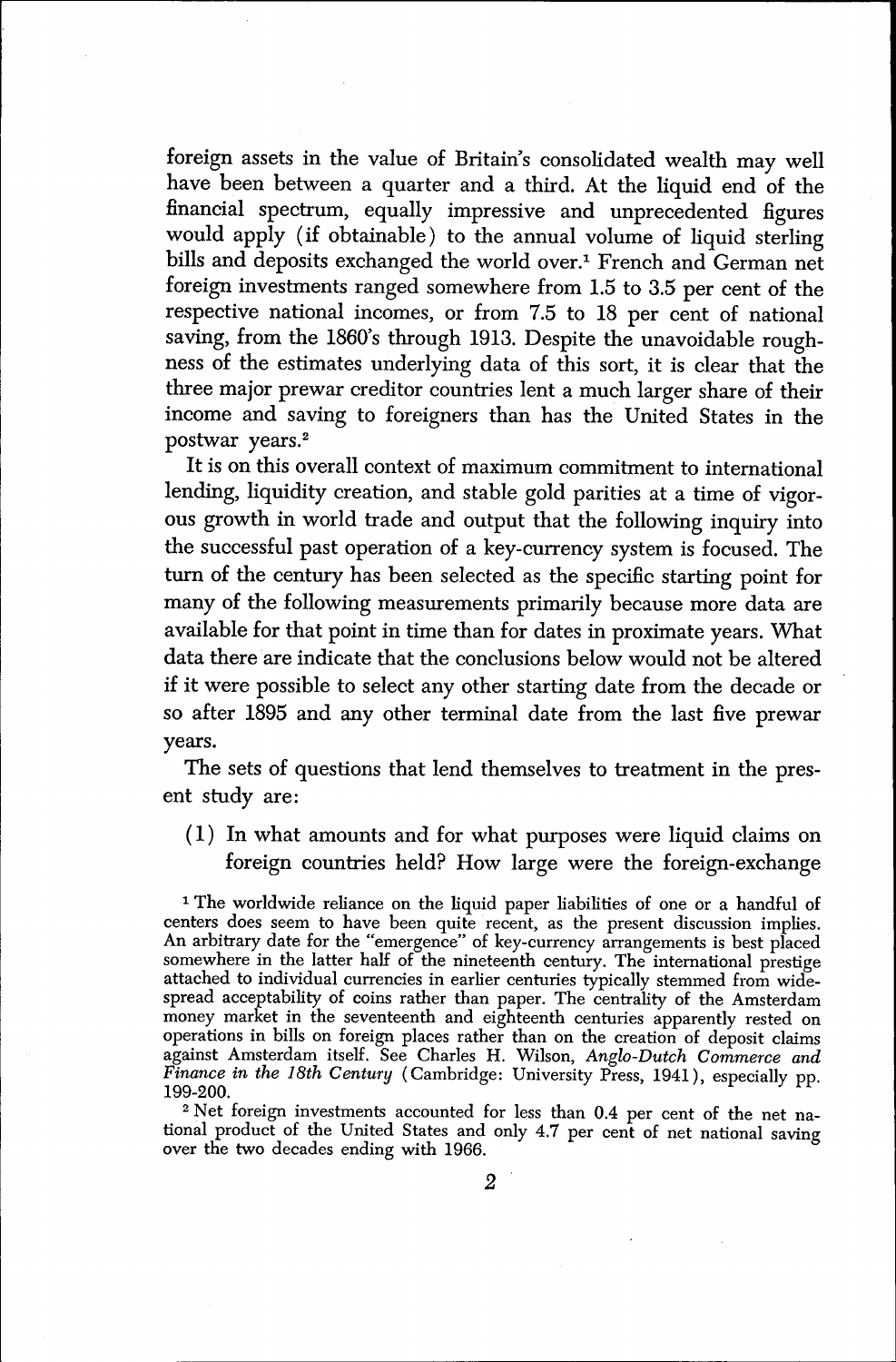assets of official institutions in relation to their metallic holdings?

- (2) How did the amount of liquid foreign liabilities of each reserve center compare with the size of its reserves?<sup>3</sup> Did the reservecurrency countries (Britain, France, Germany) incur prolonged payments deficits by current definitions, as have the United States and the United Kingdom in more recent years? Did those countries lose gold?
- (3) The conclusion that the reserves of Britain and Germany indeed fell increasingly short of their liquid liabilities (Chapter <sup>3</sup> below) renews the perennial question: why was this era in international monetary history so conspicuously stable? What precise mechanisms enabled the central banks of these countries to defend their reserves and convertibility against the pressures that arose? What features of the financial network prevented the defense measures of one center from placing unmanageable strain on another?
- (4) What accounts for the numerical similarity of the overall payments position of the center countries to the recent dollar glut? Can this pattern be causally linked to the financial intermediation performed by the center countries or to their reserve-center status?

The first set of questions is taken up in Chapter 2, the second and third in Chapter 3, and the final set in Chapter 4.

Although the focus of this study is on the period 1900-1913, care must be taken to keep the present-day framework that has shaped the inquiry from presenting a distorted perspective on the functioning of the international monetary system in those years. In particular, some justification must be offered for imposing mid-century balance-of-payments accounting on an era that hardly knew or cared about these elaborate measurements. The concepts being applied are those of the "liquidity" and "official-settlements" definitions of an overall payments

<sup>3</sup> <sup>A</sup>"reserve currency" will be defined here as one which official as well as private foreigners willingly hold in liquid form in significant amounts and for significant lengths of time. A "vehicle currency" is one which, in the form of liquid claims, experiences a continuously high turnover in international transactions, including a large share of transactions not involving the country with which the currency is associated. The two definitions naturally tend to apply to the same currencies. The term "key currency" will be applied to currencies that are both reserve and vehicle currencies.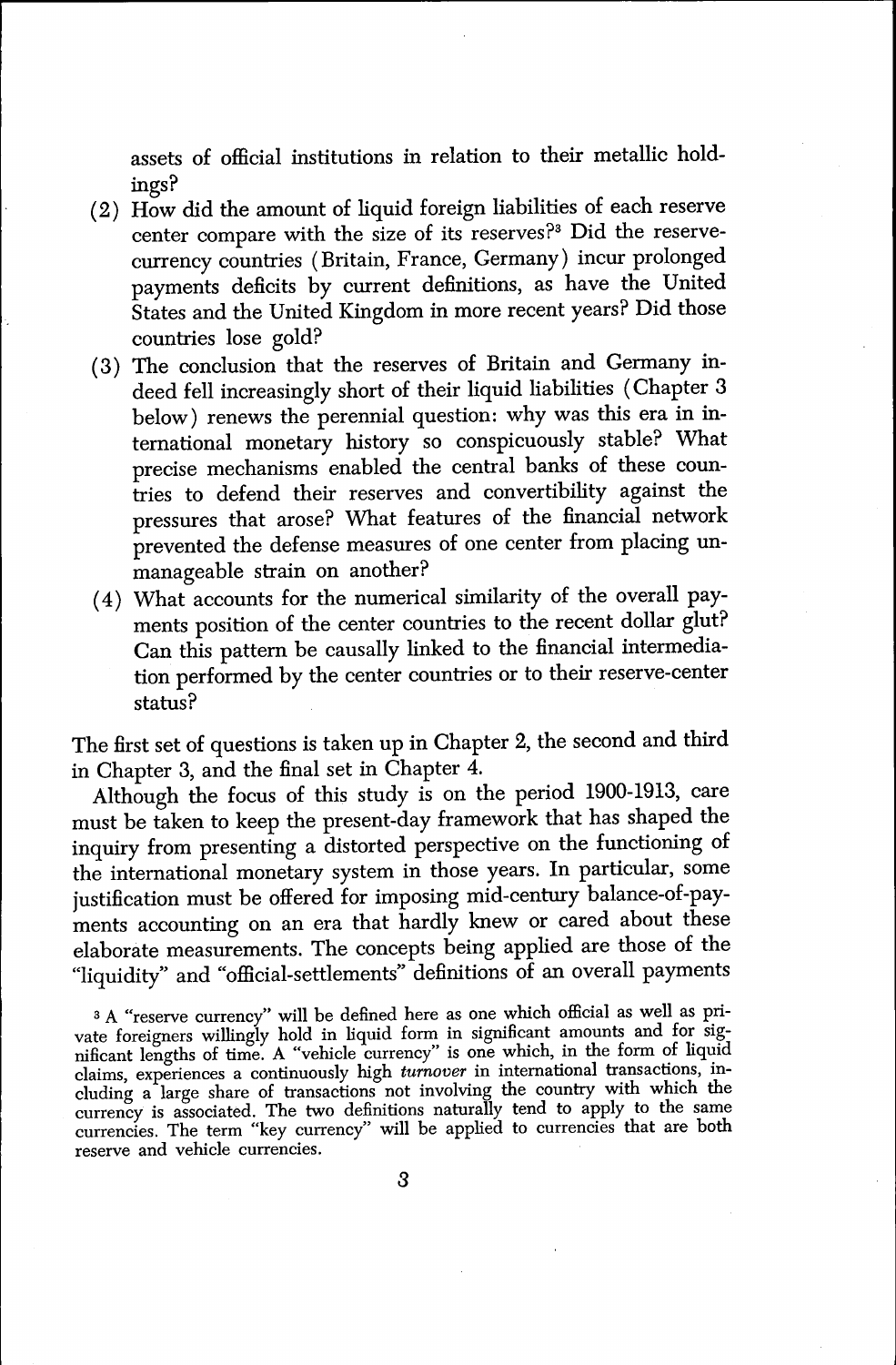balance.<sup>4</sup> Each relates changes in a country's internationally liquid reserves to its external liquid liabilities only, on the argument that a given amount of the latter represents a different and greater cause for concern about official reserves than the same amount of domestic funds. The residential distinction between domestic and foreign creditors can only be arbitrary since the threat of conversion of a certain claim into gold is rightly regarded as an unknown percentage probability. Nonetheless, it is generally assumed that greater percentages of foreign than of domestic funds are likely to seek sudden conversion in time of crisis. Foreign-held balances also respond to foreign monetary policy measures and to market opportunities different from those facing domestic asset holders. In a historical context in which official gold might be sold either to domestic or to foreign private citizens, distance and institutional barriers frequently made it more difficult to repurchase coins and bars from abroad than from private domestic stocks. Before 1914 central bankers indeed applied special "gold devices" to prevent the export of gold that they would have been more willing to yield to domestic circulation.<sup>5</sup> For these reasons, the implied focus on international claims by the current measurements of overall balance seems valid in connection with the period 1900-1913.

The fact that gold could then be sold to private parties both domestic and foreign detracts very little from the importance of the balance-of-payments focus. The private circulation of gold makes the liquidity definition of overall balance preferable to the official-settlements definition, which does not display liquid liabilities to private foreigners "below the line" along with liabilities to foreign official institutions. In certain computations referred to in Chapter 4, however, the paucity of data on private claims will necessitate substitution of official-settlements balances for liquidity balances.

It should be stressed that comparing liquid liabilities with reserves

4 For a comparison of the two measures by a document favoring the officialsettlements variant, see Review Committee for Balance of Payments Statistics, The Balance of Payments Statistics of the United States ( Washington: 1965). Various special accounting categories given in current U.S. balance-of-payments presentations are omitted in the chapters below on the grounds that they are institutionally irrelevant to the period 1900-1913. Prime examples are the net changes in the I.M.F. position and changes in holdings of Roosa bonds.

<sup>5</sup> For a general description of the gold devices, see Richard S. Sayers, Bank of England Operations, 1890-1914 (London: P. S. King and Son, 1936), especially Chapter IV; and Arthur I. Bloomfield, Monetary Policy under the International Gold Standard, 1880-1914 (New York: Federal Reserve Bank of New York, 1959), pp. 52-55.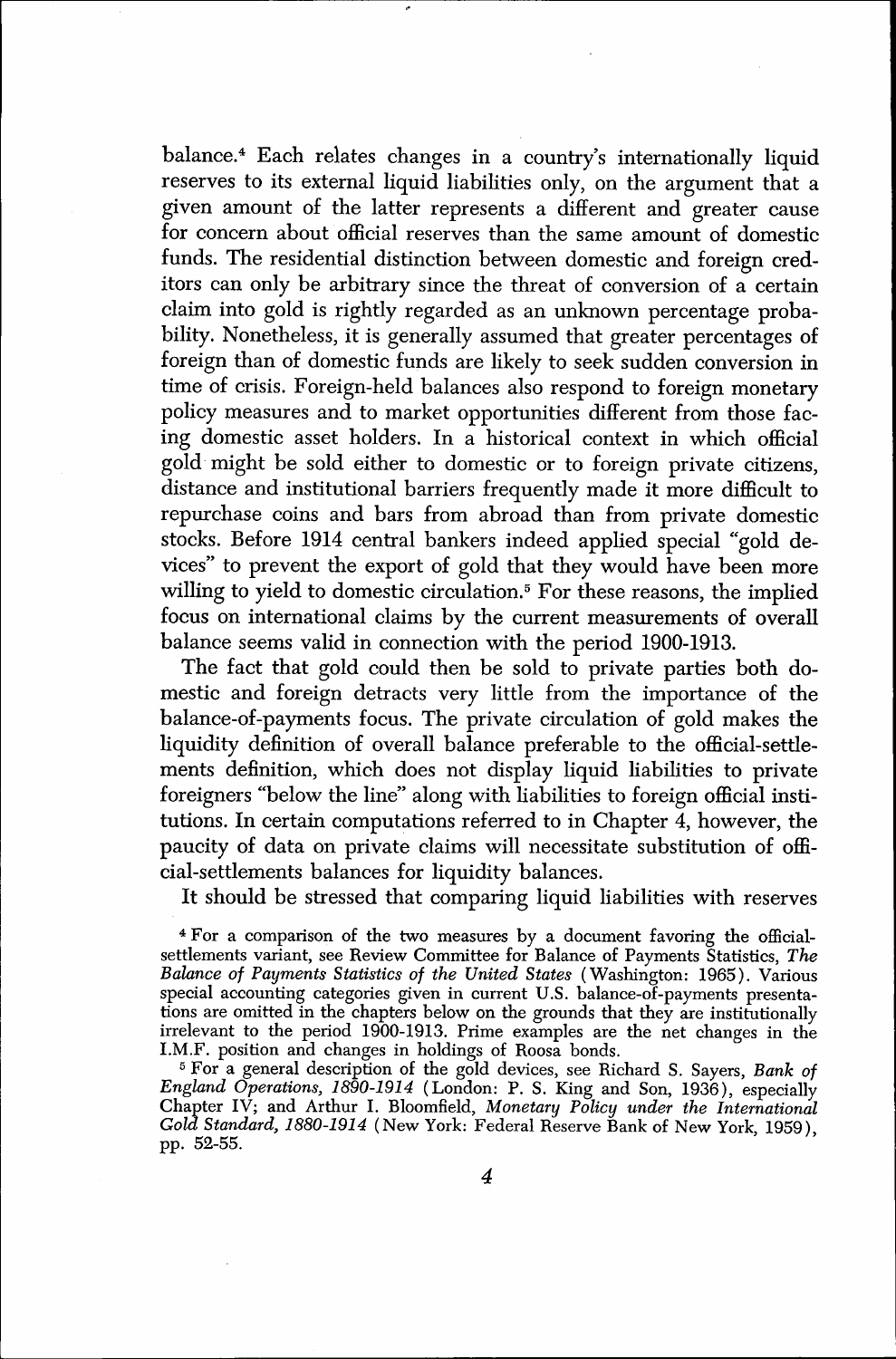does not imply that a massive conversion of balances was imminent or just narrowly averted. Rather the following chapters examine, in addition to the size of this potential but ostensibly remote threat, some causes for the appearance of this "overhang" of claims, and the means used by central banks to deal with it. The fact that the pound, the mark, and the franc survived all pressures in the years before 1914 in fact augments the importance of discerning the extent of these pressures and explaining the monetary tranquility that distinguishes this period from subsequent experience with the key-currency system.<sup>6</sup>

<sup>6</sup> Much of the material that follows has been discussed at greater length in the author's "Key Currencies and the Gold Exchange Standard, 1900-1913," unpublished doctoral dissertation, Cornell University, February 1967 ( hereafter referred to as Lindert [1967] ). Both dissertation and monograph have benefitted greatly from Professor Bloomfield's earlier study in this series, and from his comments and suggestions. Helpful criticisms have also been provided by John L. Bridge, Douglas F. Dowd, Jaroslav Vanek, David T. Williams, Jeffrey G. Williamson, and Nancy Williamson, and financial assistance by the Ford Foundation.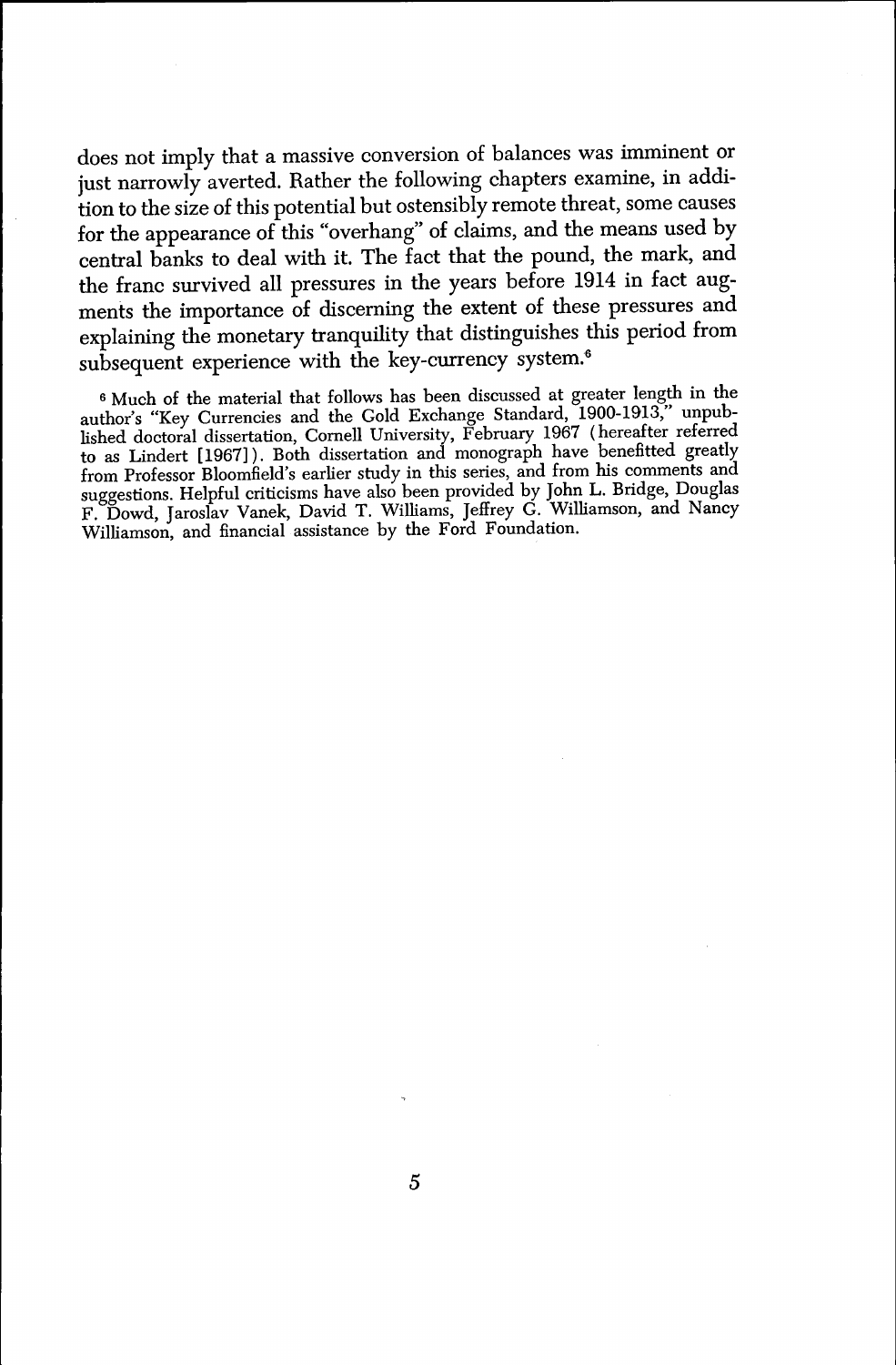#### 2. FOREIGN CURRENCIES AS RESERVES

The dearth of reliable information on the extent of liquid indebtedness between countries has been the most formidable single barrier to our understanding of the international financial network before World War I. Much of the present chapter must therefore be addressed to the task of improving on our dim perception of these magnitudes.

#### 2.1 GATHERING NUMBERS

Professor Bloomfield recently made the first serious effort to assemble the missing figures.<sup>7</sup> Utilizing personal contact as well as a wide variety of published and unpublished sources, he was able to present eighteen annual series on official exchange holdings and a slightly smaller number of private series, in addition to numerous individual estimates of various international balances. The use of additional materials, most of them published but all of them obscure, has enabled the present author to supplement his data on the amounts held, and also to indicate the currency distribution of many such holdings.<sup>8</sup>

Although these two studies have unearthed a surprising abundance of information, the task of measuring the world's short-term international capital is far from completed, and for obvious reasons. The unsolicited disclosure of such revealing statistics was not a widespread practice. Finance was a very private affair. To make matters worse, the four most important countries—Britain, France, Germany, and the United States—displayed the greatest reluctance to present foreignexchange data. Not only did their governments fail to release aggregates based on data withheld by private institutions, but there is also good reason to doubt that officials even ascertained these magnitudes for their own use. The United States Comptroller of the Currency, for one, apparently never gathered confidential foreign-exchange data from American banks. No British figures on short-term external claims have been released by any of the larger banks or by the Government, and the apparent inability of the Cunliffe and Macmillan Committees

<sup>7</sup> Arthur I. Bloomfield, Short-Term Capital Movements under the Pre-1914 Gold Standard, Princeton Studies in International Finance No. 11 (Princeton: International Finance Section, 1963).

<sup>8</sup>The tables of primary data that underlie most of the aggregates presented below occupy too much space for inclusion in the present monograph. These tables and a detailed listing of the sources consulted can be found in Lindert (1967), Chapter 2.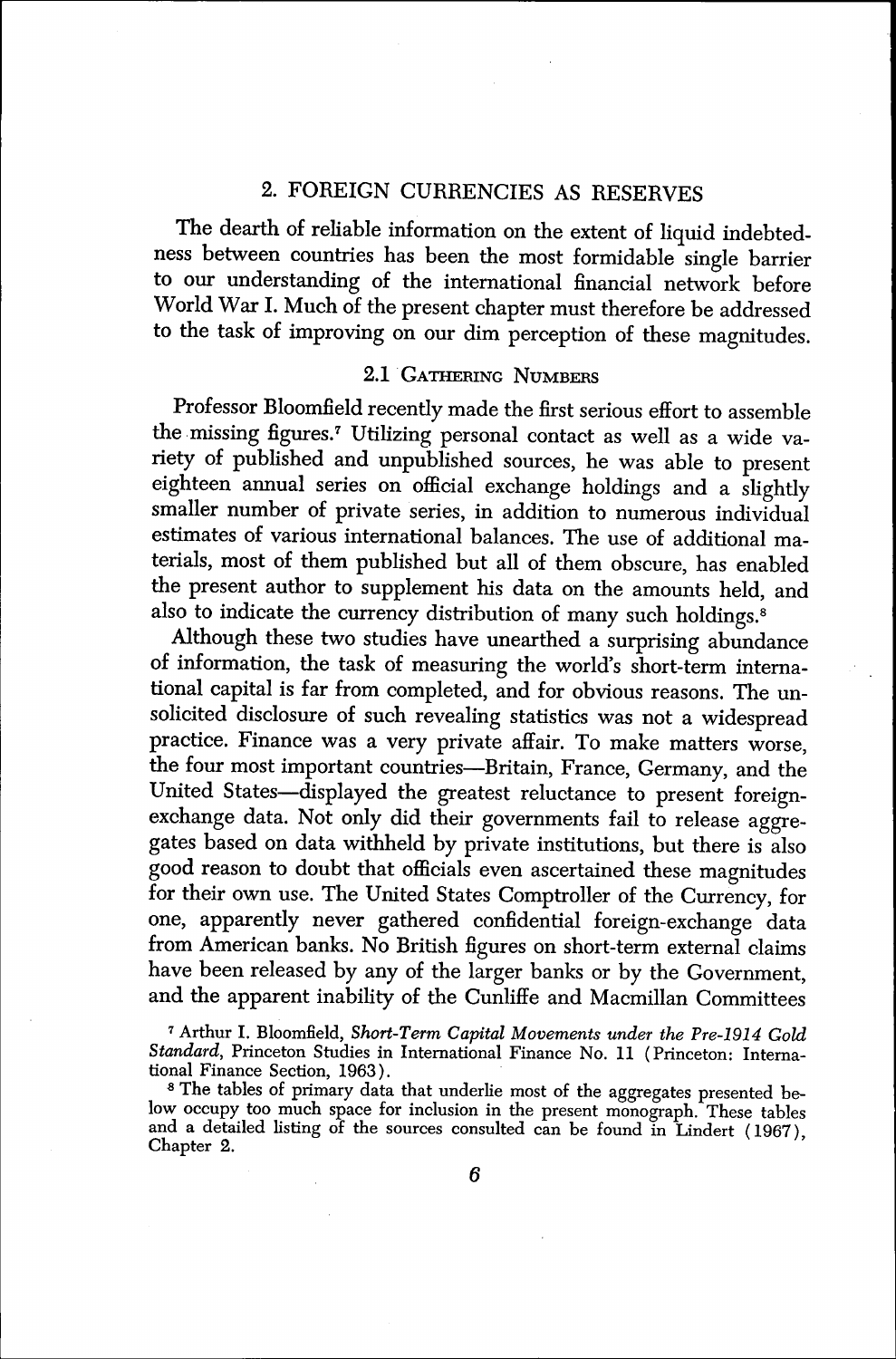to discern Britain's prewar short-term position suggests that the appropriate aggregates will never be forthcoming from the British side. The same pessimistic appraisal seems unavoidable regarding German and French data.

The smaller countries, on the other hand, were more willing to scrutinize and publicize their foreign-exchange positions, apparently because these were key indicators for judging the overall soundness of their national currencies. For several secondary countries, as will be noted again below, foreign-exchange assets in fact formed part of the legal ( and published) reserves backing domestic-currency issues. The availability of data for the peripheral countries, it turns out, is sufficient in the aggregate to warrant a number of rough but illuminating quantitative conclusions about the external positions of the major countries. Since any financial claim can be measured from the balance sheet of either party involved, the present study can undertake at least <sup>a</sup> partial measurement of the crucial data on British, French, and German liquid liabilities by drawing on the liquid foreign asset figures of the peripheral countries. While many of the reporting institutions did not specify the shares of their foreign-exchange assets held in each currency, breakdowns of the available currency<sup>9</sup> and less direct evidence suffice to establish that the greater part of the exchange holdings measured consisted of sterling, francs, and marks. Consequently, this study will measure the payments positions of England, France, and Germany from the outside—that is, from the data that peripheral countries have provided on their holdings in the major financial centers.

The figures obtained pertain to the foreign-currency assets<sup>10</sup> of various institutions in thirty countries between 1880 and 1913. While care has been taken not to rely on any of the casual isolated "guesstimates" made by financial writers of the time, errors could exist in any

<sup>9</sup> Strictly speaking, balance-of-payments statistics should be collected on a residence basis and not on a currency basis. This means, for example, that Italy's financial claims against Great Britain are those claims held against British residents and not those that happen to be denominated in sterling. As far as can be determined, the data presented below do represent the former type of financial relationship (*i.e.*, claims of one country against the *residents* of the other country specified by the primary source of data). For semantic convenience, at any rate, the distinction between nationality of debtor and nationality of currency will be suppressed, and—to use the same example—Italy's claims against British residents will be referred to as her holdings of "sterling."

<sup>10</sup> Foreign-currency assets were more faithfully published than the corresponding liabilities. Thus, no attempt has to be made to estimate the foreign assets of the major countries from the liability figures of peripheral countries.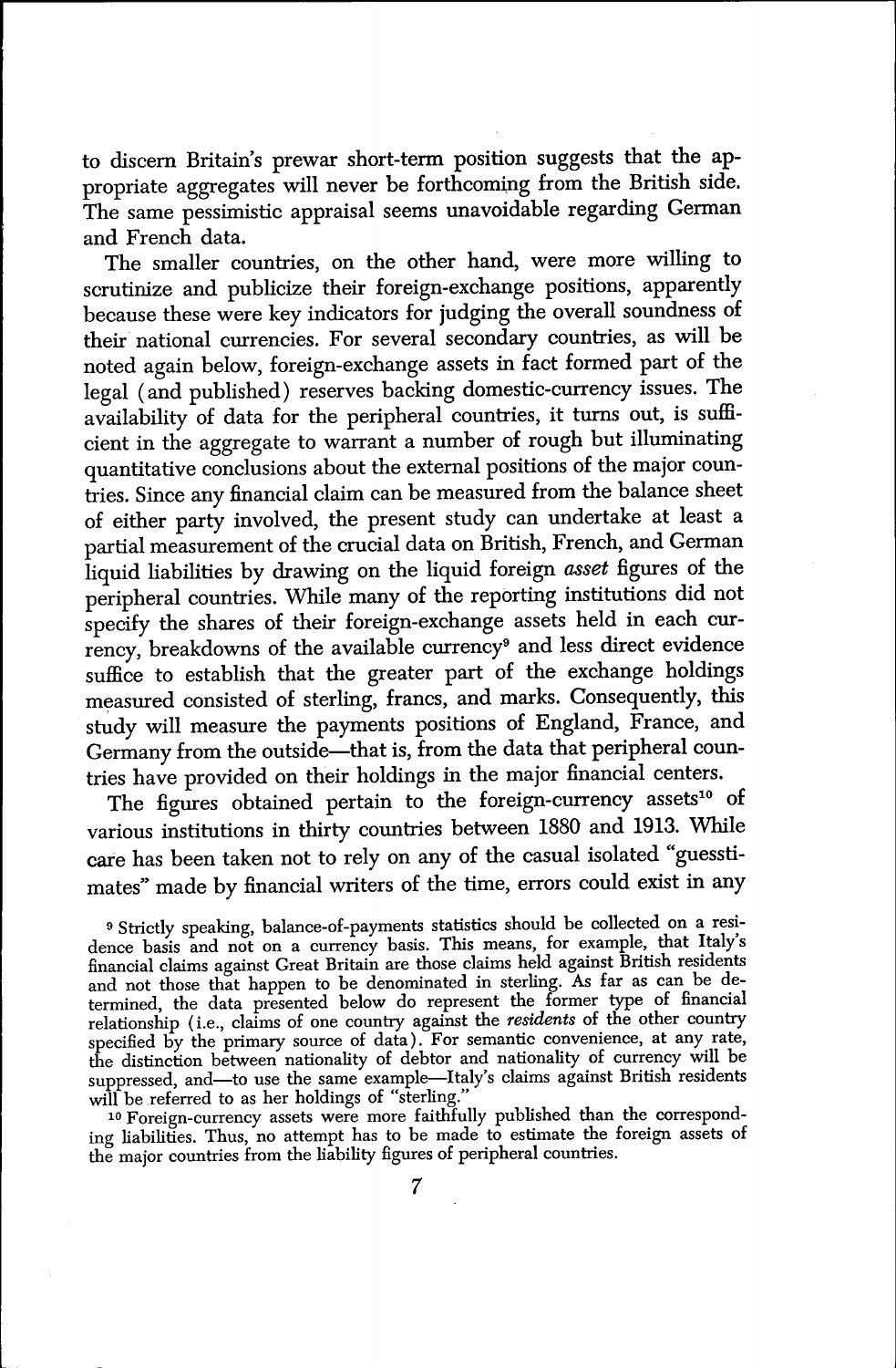of several figures. Nearly all of the data come from the year-end<sup>11</sup> balance sheets of private commercial banks, central banks, national treasuries, and special exchange funds. The assets consisted of commercial and financial bills drawn on foreign places, foreign treasury bills, deposits in foreign banks, current-account credits with banking branches and correspondents abroad, and a small amount of foreign government bonds deserving the adjective "liquid" (British consols, French rentes, and German imperial bonds). No one country has been covered entirely; figures available for some years are missing for others; and several institutions reported only part of their holdings ( e.g., only their foreign bills and only their bank deposits abroad). While at least 90 per cent of the official exchange balances seem to have been covered for the end of 1913, the share of private claims represented must be much less than one-half, and both shares are progressively lower for earlier years.

The magnitude of the omissions is less important, however, than the likely impact that the missing figures would have on the specific measurements to be made. Inadequate coverage of some quantitative measure does not preclude inferences based on estimates seeking only to establish a general range of values. Thus, although this and the following chapter cannot pin down an accurate measure of the foreign indebtedness and payments balances of the major countries, it will prove both possible and useful to establish boundary estimates of these magnitudes. Boundary estimates from incomplete information have to rest on two foundations: (1) the use of the most "conservative" interpretation of data whenever several interpretations are possible (i.e., the higher estimate when an upper boundary is sought, and the lower for a lower boundary), and  $(\hat{2})$  indirect evidence about the missing data showing that their inclusion would not place the true figure on the "wrong" side of the boundary. This approach underlies the arguments that follow. Only minimum estimates, and not direct value estimates, can be presented for the liquid obligations and payments deficits of the major countries between the turn of the century and the First World War. Several reasons for assuming that the missing data on the United States, the great international banks, nonfinancial enterprises, and other groups would reinforce the conclusions

<sup>11</sup> Data referring to dates between September 30 and March 31 have been included in annual year-end aggregates. Data given for June 30 and other summer dates, however, have been used only in benchmark calculations and not in annual series.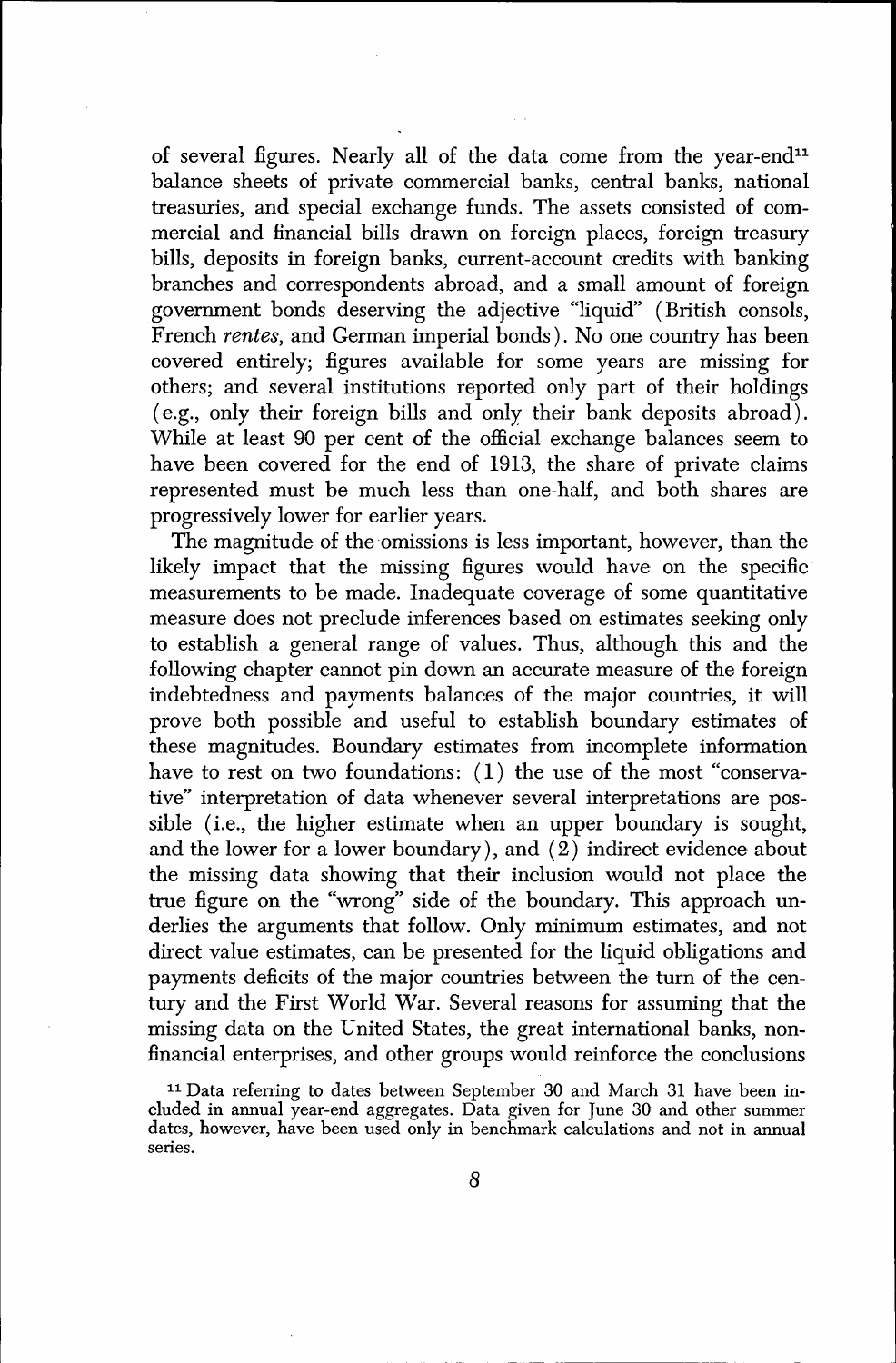of this study are given elsewhere.<sup>12</sup> The most obvious reason is simply the rapid expansion of trade and international banking that characterized the period under study.

Since many of the foreign-asset figures are not broken down by currency, it will also prove helpful in the next chapter to display specially derived "unallocated residuals" for the ends of 1899 and 1913. For each of these benchmark dates, a partial currency breakdown yields figures on claims against Britain, France, Germany, and other centers plus holdings that represent an unknown currency mixture. The latter amount will be presented to allow speculation on the shares of sterling, francs, and marks in this total. While the three main currencies probably accounted for more than half of the unallocated amount, none of the conclusions below actually depend on such conjecture.

Since far more data are accessible for the end of 1913 than for any earlier date, a relatively clear picture of the pattern of the holdings of currency at that time precedes the more involved task of tracing their growth over the previous decades.

### 2.2 METALLIC AND PAPER RESERVES IN 1913

The predominance of official holdings among those for which figures have been found makes it convenient to turn first to these holdings and their share of official reserves. Deciding which institutions should be considered official is not difficult, but a few borderline cases deserve brief mention. The arguments of Professor Bloomfield for inclusion of the Yokohama Specie Bank, the Bank of Sicily, the Bank of Naples, the Swedish National Debt Office, and the Belgian Caisse Générale  $d'Epargne et de Retraite as official have been accepted.<sup>13</sup> All banks$ usually referred to as central banks have been included, even when privately owned and legally independent of the national government. All other privately owned banks, however prominent, have been excluded, although a good case could be made for the official nature of some (for example, the Canadian chartered banks).

The 1913 amounts of official gold, silver, and exchange reserves are shown for a slightly Europe-heavy sample of thirty-five countries in Table 1. Although no one type of reserve asset has been thoroughly covered for all the central banks and governments, the world totals represent a broader coverage of each than has previously been pre-

<sup>12</sup> Lindert ( 1967 ), Chapters 2-4.

<sup>13</sup> Bloomfield, Short-Term, pp. 10, 11.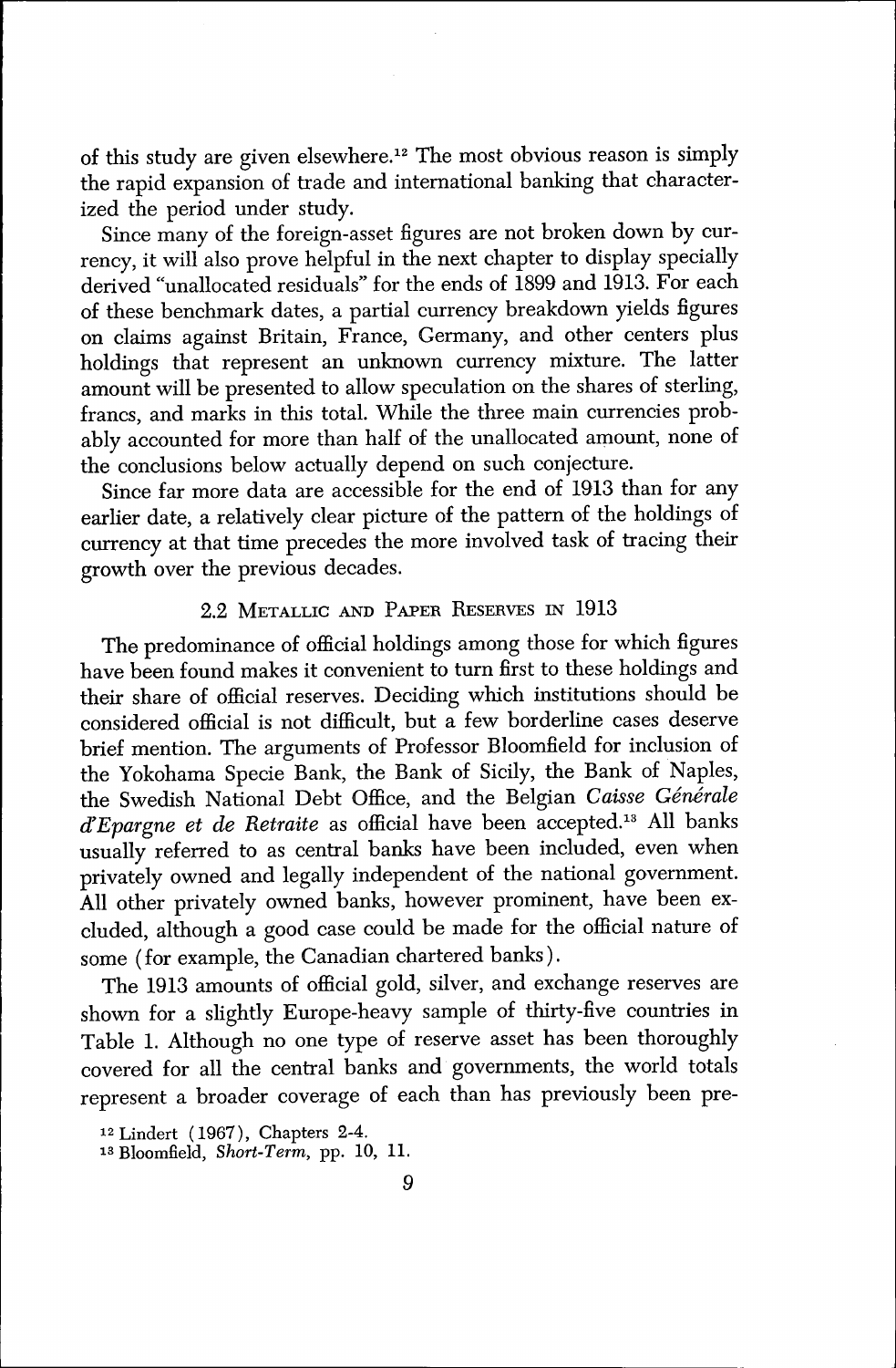|                                    | $\left(1\right)$<br>Gold | (2)<br>Silver    | (3)<br>Foreign<br>$\vec{exchange}$ | (4)<br>Total<br>reserves | $(5) = (3)$ as<br>a percentage<br>$of (1) + (3)$ |  |  |
|------------------------------------|--------------------------|------------------|------------------------------------|--------------------------|--------------------------------------------------|--|--|
| Three main creditors               | 1,122.5                  | 189.4            | 52.8                               | 1,364.7                  | 4.5%                                             |  |  |
| United Kingdom, B of England       | 164.9                    | NA               |                                    | 164.9                    |                                                  |  |  |
| France, B of France                | 678.9                    | 123.5            | 3.2                                | 805.6                    | 0.5                                              |  |  |
| Germany, Reichsbank                | 278.7                    | 65.9             | 49.6                               | 394.2                    | 15.1                                             |  |  |
| Other Europe                       | 1,757.0                  | 309.4            | 610.6                              | 2,677.0                  | 25.8%                                            |  |  |
| Austria-Hungary, A.-H. B           | 251.4                    | 50.7             | 17.1                               | 319,2)                   |                                                  |  |  |
| Austria-Hungary, Imperial Treasury | 0.2                      | 4.6              |                                    | 4.8 <sup>°</sup>         | 6.4                                              |  |  |
| Belgium, B Nationale               | 48.1                     | 10.8             | 32.2                               | 91.1                     |                                                  |  |  |
| Belgium, government                | a                        | NA               | 13.7                               | 13.7                     |                                                  |  |  |
| Belgium, Caisse Générale d'Epargne |                          |                  |                                    |                          | 61.8                                             |  |  |
| et de Retraite                     | a                        | NA               | 31.8                               | 31.8                     |                                                  |  |  |
| Bulgaria, Nat'l B                  | 10.6                     | 4.5              | 2.7                                | 17.8                     | 20.3                                             |  |  |
| Denmark, Nat'l B                   | 19.6                     | 1.3              | 6.2                                | 27.1                     |                                                  |  |  |
| Denmark, Treasury                  | 20.9                     | 6.2              |                                    | 27.1                     | 13.3                                             |  |  |
| Finland, B of Finland              | 7.0                      | 0.4              | 20.9                               | 28.3                     | 74.9                                             |  |  |
| Greece, Nat'l B                    | 4.8                      | 0.3              | 43.9                               | 49.0                     | 90.1                                             |  |  |
| Iceland, B of Iceland              | 0.1                      |                  | NA                                 | 0.1                      | NA                                               |  |  |
| Italy, 3 issue banks               | 265.4                    | 21.3             | 38.1                               | 324.8)                   |                                                  |  |  |
| Italy, Treasury                    | 68.5                     | 18.6             | 12.7                               | 99.8                     | 13.2                                             |  |  |
| Netherlands, B of Netherlands      | 61.1                     | 3.9 <sup>f</sup> | 6.2                                | 71.2                     |                                                  |  |  |
| Netherlands, Treasury              | $\bf{a}$                 | 0.1              |                                    | 0.1                      | 9.2                                              |  |  |
| Norway, B of Norway                | 11.9                     | 0.4              | 10.8                               | 23.1                     |                                                  |  |  |
| Norway, Treasury                   |                          | 0.2              |                                    | 0.2                      | 47.6                                             |  |  |
| Portugal, B de Portugal            | 8.1                      | 9.6              | NA                                 | 17.7                     | NA                                               |  |  |

 $\overline{\phantom{a}}$ 

# TABLE 1

#### THE COMPOSITION OF REPORTED OFFICIAL RESERVES IN 35 COUNTRIES, END OF 1913 (Converted into millions of dollars at 1913 pars)